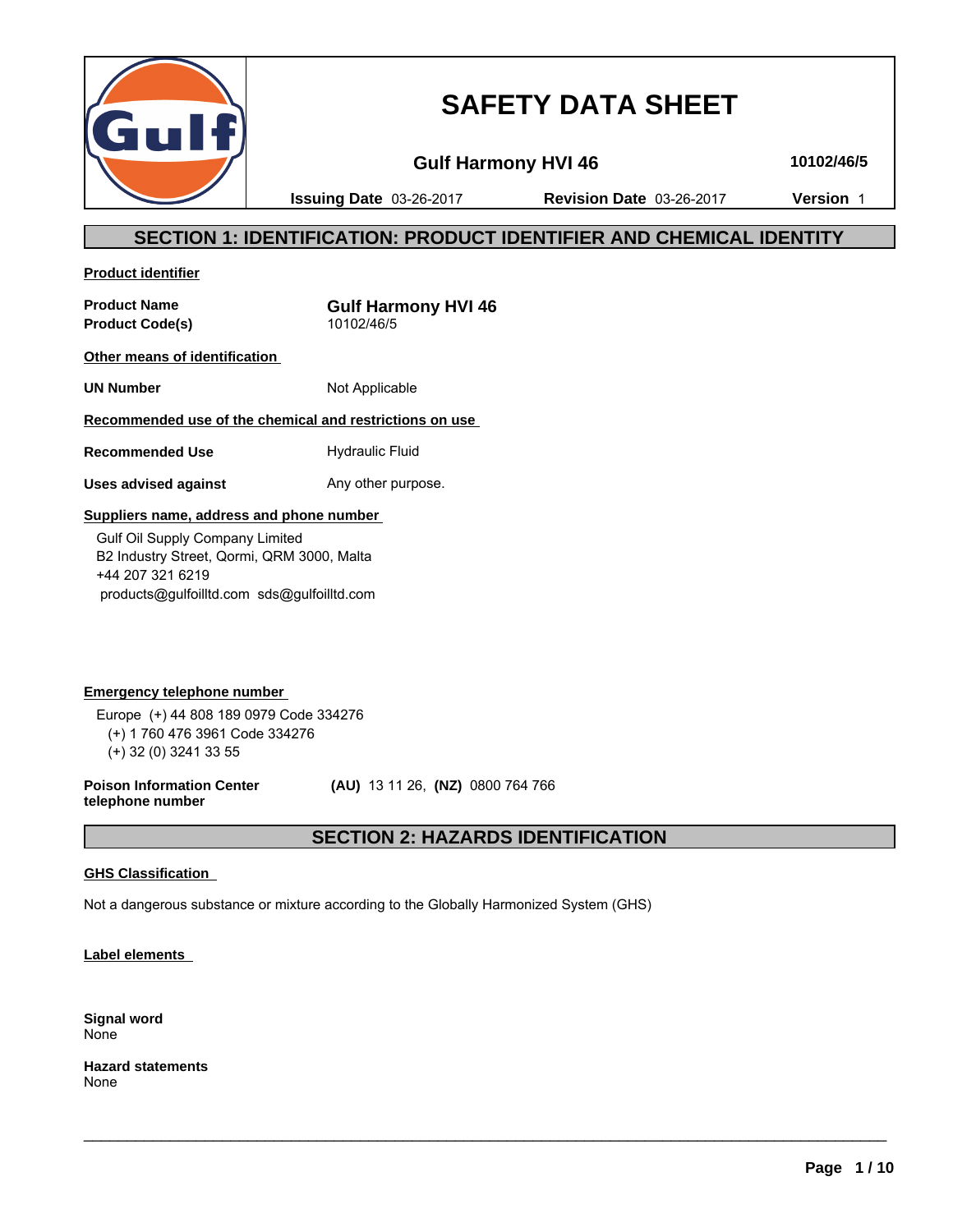#### **Precautionary Statements** None

#### **Other hazards**

Not applicable

## **SECTION 3: COMPOSITION/INFORMATION ON INGREDIENTS**

 $\_$  ,  $\_$  ,  $\_$  ,  $\_$  ,  $\_$  ,  $\_$  ,  $\_$  ,  $\_$  ,  $\_$  ,  $\_$  ,  $\_$  ,  $\_$  ,  $\_$  ,  $\_$  ,  $\_$  ,  $\_$  ,  $\_$  ,  $\_$  ,  $\_$  ,  $\_$  ,  $\_$  ,  $\_$  ,  $\_$  ,  $\_$  ,  $\_$  ,  $\_$  ,  $\_$  ,  $\_$  ,  $\_$  ,  $\_$  ,  $\_$  ,  $\_$  ,  $\_$  ,  $\_$  ,  $\_$  ,  $\_$  ,  $\_$  ,

This product is a mixture. Health hazard information is based on its ingredients

| <b>Chemical name</b>                                             | <b>CAS No</b> | Weight-%     |
|------------------------------------------------------------------|---------------|--------------|
| Highly refined base oil (Viscosity $>20.5$ cSt @40 $^{\circ}$ C) |               | - 60%<br>25% |
| Highly refined, low viscosity mineral oils/hydrocarbons          |               | - 60%<br>25% |
| 7 - <20.5 cSt @40°C)<br>(Viscositv >7                            |               |              |

#### **Additional information**

Product containing mineral oil with less than 3% DMSO extract as measured by IP 346

See Section 15 for additional information on base oils.

The remaining composition is a mixture of non-classified ingredients or additives below the threshold for disclosure

## **SECTION 4: FIRST AID MEASURES**

#### **Description of first-aid measures**

| <b>General advice</b>                                       | If symptoms persist, call a physician.                                                                      |
|-------------------------------------------------------------|-------------------------------------------------------------------------------------------------------------|
| <b>Inhalation</b>                                           | Move to fresh air.                                                                                          |
| <b>Skin contact</b>                                         | Wash off immediately with soap and plenty of water. Remove and wash contaminated<br>clothing before re-use. |
| Eye contact                                                 | Rinse thoroughly with plenty of water, also under the eyelids. Keep eye wide open while<br>rinsing.         |
| Ingestion                                                   | Clean mouth with water. Drink plenty of water. Do not induce vomiting without medical<br>advice.            |
| <b>Protection of First-aiders</b>                           | Use personal protective equipment.                                                                          |
| Most important symptoms and effects, both acute and delayed |                                                                                                             |
| <b>Main Symptoms</b>                                        | None                                                                                                        |
|                                                             | Indication of immediate medical attention and special treatment needed                                      |
|                                                             |                                                                                                             |

**Notes to physician** Treat symptomatically.

## **SECTION 5: FIRE FIGHTING MEASURES**

#### **Extinguishing media**

#### **Suitable Extinguishing Media**

Use extinguishing measures that are appropriate to local circumstances and the surrounding environment:, Use CO2, dry chemical, or foam, Water spray or fog, Cool containers / tanks with water spray

 $\_$  ,  $\_$  ,  $\_$  ,  $\_$  ,  $\_$  ,  $\_$  ,  $\_$  ,  $\_$  ,  $\_$  ,  $\_$  ,  $\_$  ,  $\_$  ,  $\_$  ,  $\_$  ,  $\_$  ,  $\_$  ,  $\_$  ,  $\_$  ,  $\_$  ,  $\_$  ,  $\_$  ,  $\_$  ,  $\_$  ,  $\_$  ,  $\_$  ,  $\_$  ,  $\_$  ,  $\_$  ,  $\_$  ,  $\_$  ,  $\_$  ,  $\_$  ,  $\_$  ,  $\_$  ,  $\_$  ,  $\_$  ,  $\_$  ,

#### **Extinguishing media which shall not be used for safety reasons**

Do not use a solid water stream as it may scatter and spread fire

#### **Specific hazards arising from the chemical**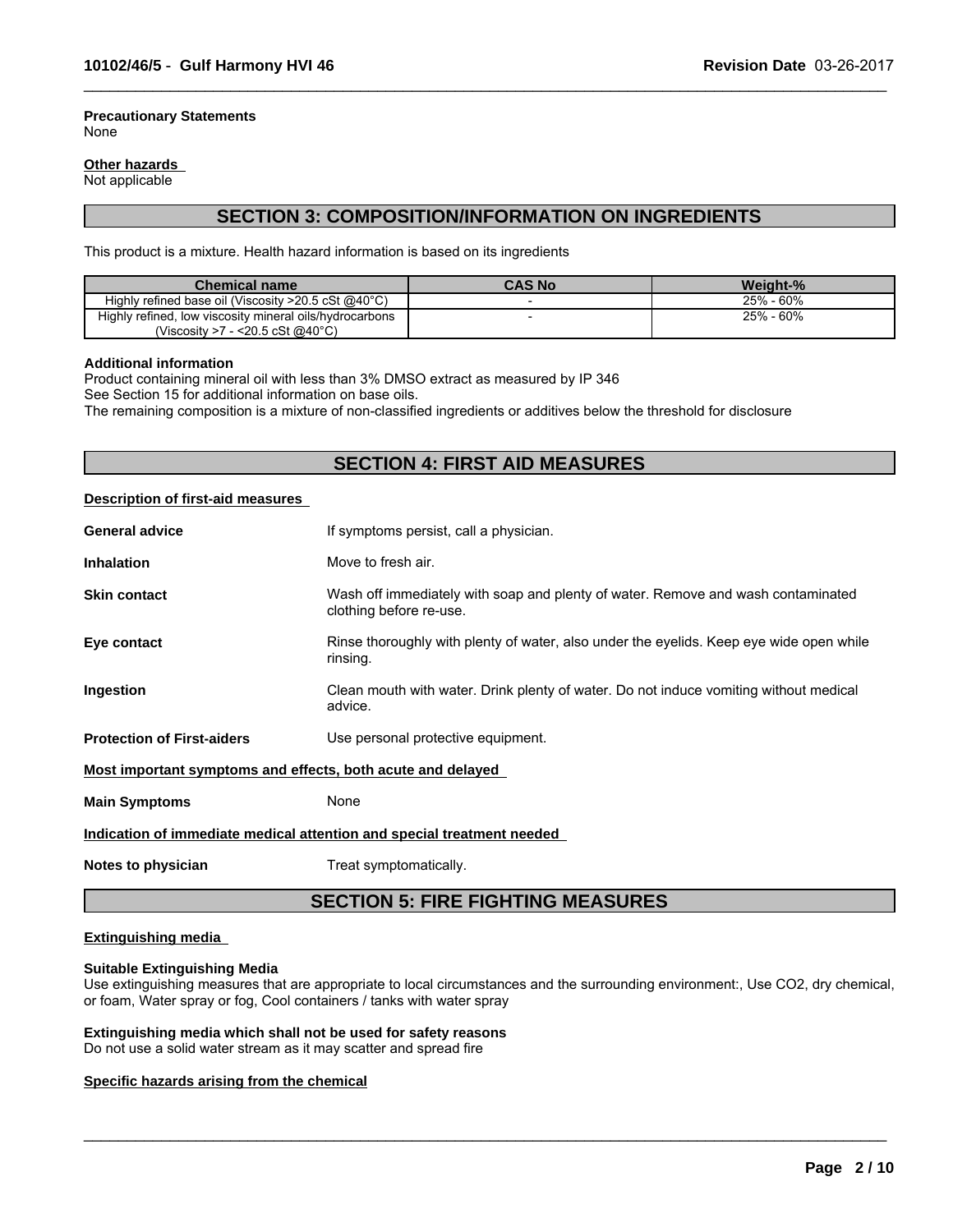Thermal decomposition can lead to release of irritating gases and vapors. Carbon monoxide, carbon dioxide and unburned hydrocarbons (smoke). In the event of fire and/or explosion do not breathe fumes. This material creates a fire hazard because it floats on water.

 $\_$  ,  $\_$  ,  $\_$  ,  $\_$  ,  $\_$  ,  $\_$  ,  $\_$  ,  $\_$  ,  $\_$  ,  $\_$  ,  $\_$  ,  $\_$  ,  $\_$  ,  $\_$  ,  $\_$  ,  $\_$  ,  $\_$  ,  $\_$  ,  $\_$  ,  $\_$  ,  $\_$  ,  $\_$  ,  $\_$  ,  $\_$  ,  $\_$  ,  $\_$  ,  $\_$  ,  $\_$  ,  $\_$  ,  $\_$  ,  $\_$  ,  $\_$  ,  $\_$  ,  $\_$  ,  $\_$  ,  $\_$  ,  $\_$  ,

#### **Hazardous decomposition products**

Incomplete combustion and thermolysis produces potentially toxic gases such as carbon monoxide and carbon dioxide

#### **Advice for firefighters**

#### **Special protective equipment for fire-fighters**

As in any fire, wear self-contained breathing apparatus pressure-demand, MSHA/NIOSH (approved or equivalent) and full protective gear

#### **SECTION 6: ACCIDENTAL RELEASE MEASURES**

#### **Personal precautions, protective equipment and emergency procedures**

Remove all sources of ignition. Ensure adequate ventilation.

**Advice for non-emergency personnel** Material can create slippery conditions.

**Advice for emergency responders** For personal protection see section 8.

#### **Environmental precautions**

Prevent further leakage or spillage if safe to do so. Do not flush into surface water or sanitary sewer system.

#### **Methods and materials for containment and cleaning up**

Soak up with inert absorbent material (e.g. sand, silica gel, acid binder, universal binder, sawdust). Dike to collect large liquid spills.

#### **Reference to other sections**

See Section 8/12/13 for additional information

## **SECTION 7: HANDLING AND STORAGE**

#### **Precautions for safe handling**

Ensure adequate ventilation. Do not eat, drink or smoke when using this product. Handle in accordance with good industrial hygiene and safety practice.

#### **Conditions for safe storage, including any incompatibilities**

#### **Technical measures/Storage conditions**

Keep containers tightly closed in a dry, cool and well-ventilated place. Keep away from open flames, hot surfaces and sources of ignition.

#### **Incompatible materials** Oxidizing agent

**Recommended Use** Hydraulic Fluid

### **SECTION 8: EXPOSURE CONTROLS/PERSONAL PROTECTION**

 $\_$  ,  $\_$  ,  $\_$  ,  $\_$  ,  $\_$  ,  $\_$  ,  $\_$  ,  $\_$  ,  $\_$  ,  $\_$  ,  $\_$  ,  $\_$  ,  $\_$  ,  $\_$  ,  $\_$  ,  $\_$  ,  $\_$  ,  $\_$  ,  $\_$  ,  $\_$  ,  $\_$  ,  $\_$  ,  $\_$  ,  $\_$  ,  $\_$  ,  $\_$  ,  $\_$  ,  $\_$  ,  $\_$  ,  $\_$  ,  $\_$  ,  $\_$  ,  $\_$  ,  $\_$  ,  $\_$  ,  $\_$  ,  $\_$  ,

#### **Control parameters**

**Exposure Limits**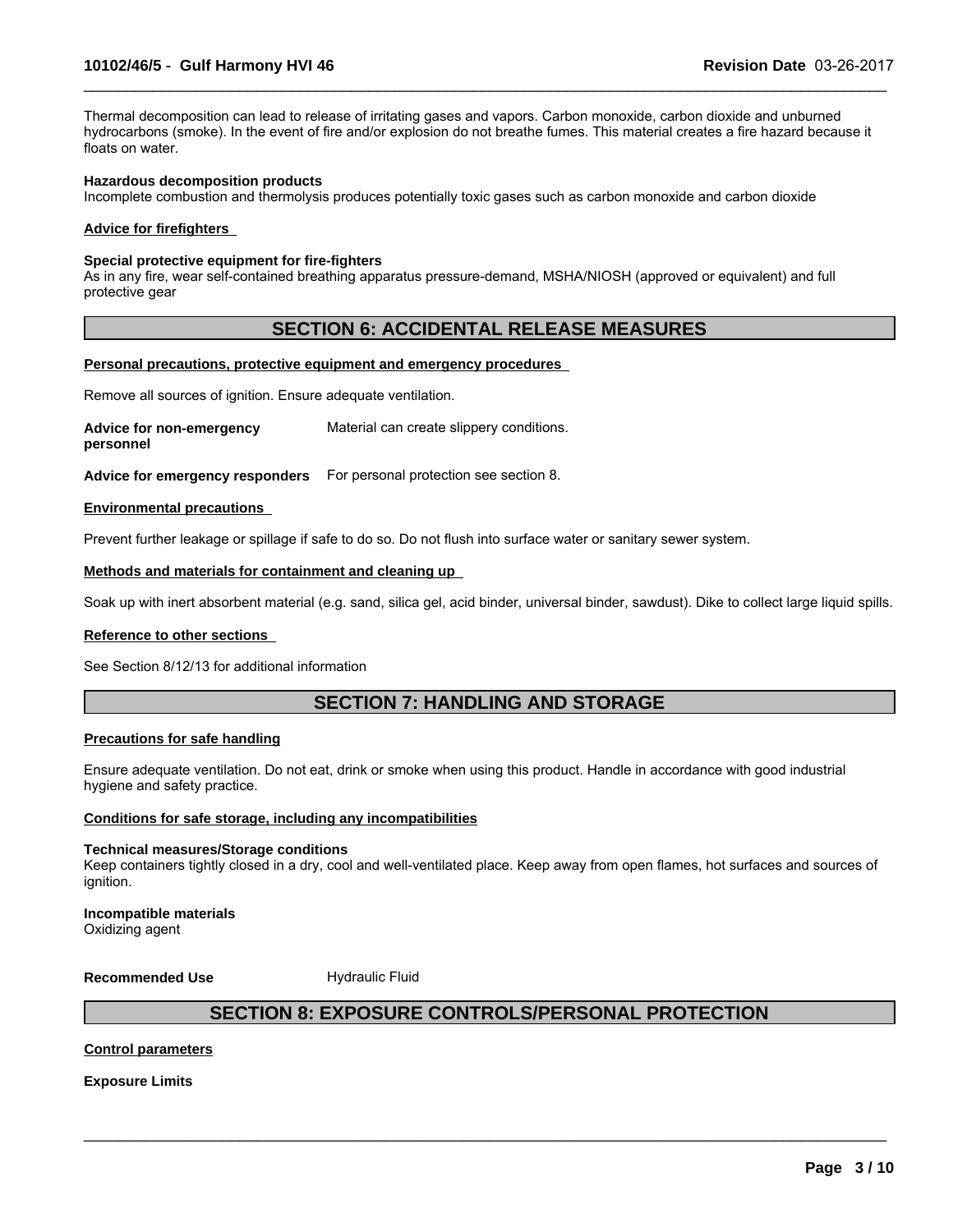| Chemical name                                 | <b>Australia</b> | New Zealand               | <b>New Zealand - Biological Exposure</b><br>Indices (BEI) |
|-----------------------------------------------|------------------|---------------------------|-----------------------------------------------------------|
| Highly refined base oil (Viscosity >20.5 cSt) |                  | TWA: $5 \text{ mg/m}^3$   |                                                           |
| $@40^{\circ}$ C)                              |                  | STEL: $10 \text{ mg/m}^3$ |                                                           |
| Highly refined, low viscosity mineral         |                  | TWA: $5 \text{ mg/m}^3$   |                                                           |
| oils/hydrocarbons (Viscosity >7 - <20.5 cSt   |                  | STEL: $10 \text{ mg/m}^3$ |                                                           |
| $@40^{\circ}$ C)                              |                  |                           |                                                           |

 $\_$  ,  $\_$  ,  $\_$  ,  $\_$  ,  $\_$  ,  $\_$  ,  $\_$  ,  $\_$  ,  $\_$  ,  $\_$  ,  $\_$  ,  $\_$  ,  $\_$  ,  $\_$  ,  $\_$  ,  $\_$  ,  $\_$  ,  $\_$  ,  $\_$  ,  $\_$  ,  $\_$  ,  $\_$  ,  $\_$  ,  $\_$  ,  $\_$  ,  $\_$  ,  $\_$  ,  $\_$  ,  $\_$  ,  $\_$  ,  $\_$  ,  $\_$  ,  $\_$  ,  $\_$  ,  $\_$  ,  $\_$  ,  $\_$  ,

*Australia - Workplace Exposure Standards for Airborne Contaminants. New Zealand - Workplace Exposure Standards and Biological Exposure Indices.*

| Appropriate engineering controls                                                 |                                                                                                                                                                                                                                                                                                                                                                                                                                                                                             |
|----------------------------------------------------------------------------------|---------------------------------------------------------------------------------------------------------------------------------------------------------------------------------------------------------------------------------------------------------------------------------------------------------------------------------------------------------------------------------------------------------------------------------------------------------------------------------------------|
| <b>Engineering controls</b>                                                      | Ensure adequate ventilation, especially in confined areas.                                                                                                                                                                                                                                                                                                                                                                                                                                  |
|                                                                                  | Individual protection measures, such as personal protective equipment                                                                                                                                                                                                                                                                                                                                                                                                                       |
| <b>Eye/face protection</b><br>Skin and body protection<br><b>Hand Protection</b> | Safety glasses with side-shields.<br>Long sleeved clothing.<br>Protective gloves. Please observe the instructions regarding permeability and breakthrough<br>time which are provided by the supplier of the gloves. Also take into consideration the<br>specific local conditions under which the product is used, such as the danger of cuts,<br>abrasion. Barrier creams may help to protect the exposed areas of skin, they should<br>however not be applied once exposure has occurred. |
| <b>Respiratory protection</b>                                                    | No special protective equipment required. In case of mist, spray or aerosol exposure wear<br>suitable personal respiratory protection and protective suit.                                                                                                                                                                                                                                                                                                                                  |
| <b>Hygiene measures</b>                                                          | Do not eat, drink or smoke when using this product. Handle in accordance with good<br>industrial hygiene and safety practice.                                                                                                                                                                                                                                                                                                                                                               |
| <b>Environmental Exposure Controls</b><br><b>Thermal hazards</b>                 | No special environmental precautions required.<br>None under normal use conditions                                                                                                                                                                                                                                                                                                                                                                                                          |

## **SECTION 9: PHYSICAL AND CHEMICAL PROPERTIES**

 $\_$  ,  $\_$  ,  $\_$  ,  $\_$  ,  $\_$  ,  $\_$  ,  $\_$  ,  $\_$  ,  $\_$  ,  $\_$  ,  $\_$  ,  $\_$  ,  $\_$  ,  $\_$  ,  $\_$  ,  $\_$  ,  $\_$  ,  $\_$  ,  $\_$  ,  $\_$  ,  $\_$  ,  $\_$  ,  $\_$  ,  $\_$  ,  $\_$  ,  $\_$  ,  $\_$  ,  $\_$  ,  $\_$  ,  $\_$  ,  $\_$  ,  $\_$  ,  $\_$  ,  $\_$  ,  $\_$  ,  $\_$  ,  $\_$  ,

### **Information on basic physical and chemical properties**

| <b>Physical state</b><br>Odor                                                                                                                    | liquid<br>Characteristic                                                                                      | Appearance<br><b>Odor threshold</b> | clear yellow<br>Not Determined |
|--------------------------------------------------------------------------------------------------------------------------------------------------|---------------------------------------------------------------------------------------------------------------|-------------------------------------|--------------------------------|
| Property<br>рH                                                                                                                                   | Values                                                                                                        |                                     | Remarks                        |
| Melting point / freezing point<br>Boiling point / boiling range<br><b>Flash point</b><br><b>Evaporation rate</b><br>Flammability (solid, gas)    | $<$ -33 °C / $<$ -27 °F<br>$>$ 300 °C / $>$ 572 °F<br>> 192 °C / > 378 °F<br>Not Determined<br>Not Determined |                                     | ASTM D 92                      |
| <b>Flammability Limit in Air</b><br><b>Upper flammability limit:</b><br>Lower flammability limit:                                                | Not Determined<br>Not Determined                                                                              |                                     |                                |
| Vapor pressure<br>Vapor density<br><b>Relative density</b><br>Solubility(ies)<br><b>Partition coefficient</b><br><b>Autoignition temperature</b> | ~< 0.01<br>Not Determined<br>0.87<br>Insoluble in water<br>Not Determined<br>$>$ 300 °C / $>$ 572 °F          |                                     | kPa                            |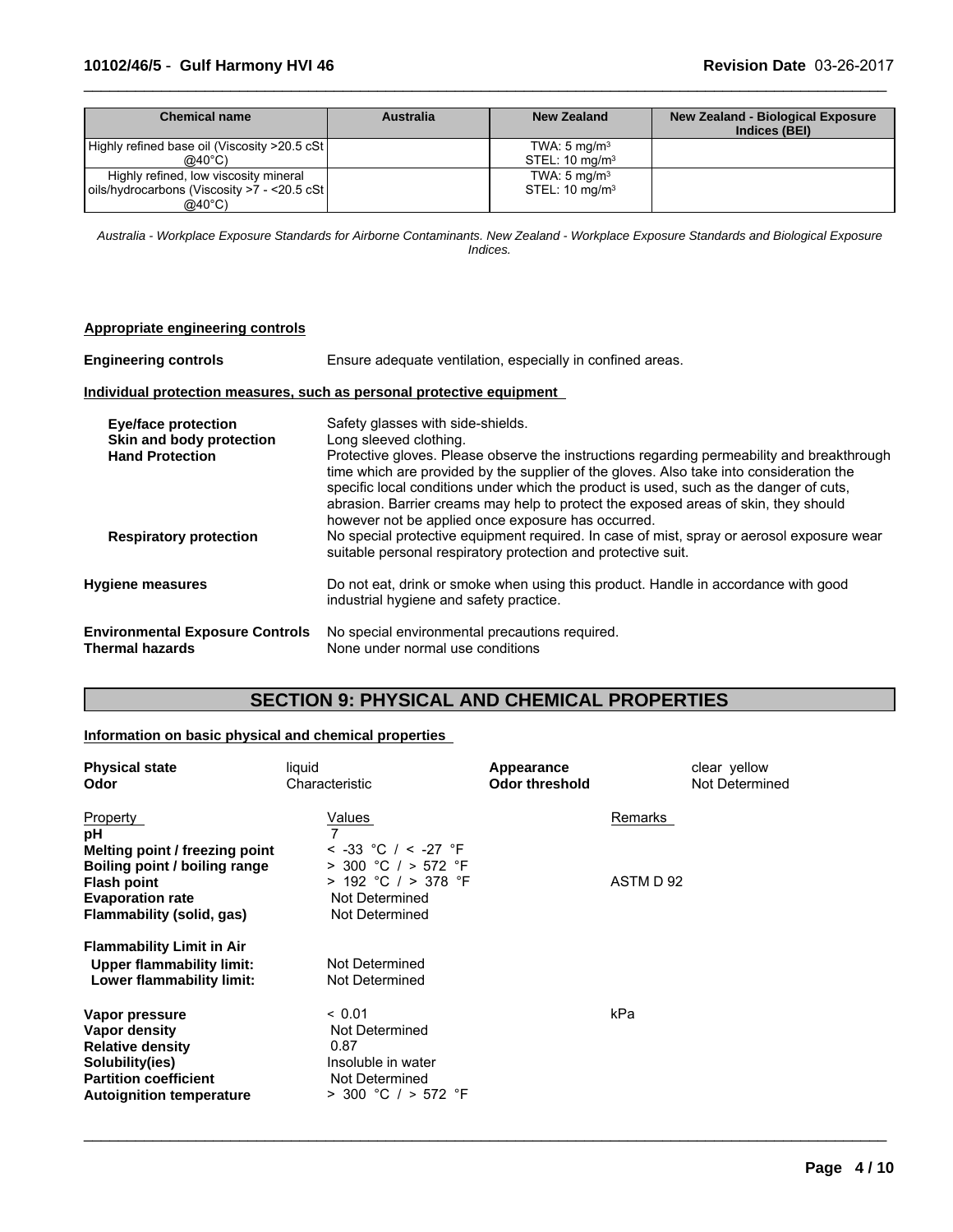| Decomposition temperature   | > 300 °C       |
|-----------------------------|----------------|
| <b>Kinematic viscosity</b>  | 46 cSt @ 40 °C |
| <b>Explosive properties</b> | Not applicable |
| <b>Oxidizing Properties</b> | Not applicable |

#### **Other Information**

| Viscosity, kinematic (100°C) | 8.5 cSt @ 100 °C |
|------------------------------|------------------|
| <b>Pour Point</b>            | Not Determined   |
| VOC Content (ASTM E-1868-10) | Not Determined   |
| <b>VOC content</b>           | Not Determined   |

## **SECTION 10: STABILITY AND REACTIVITY**

 $\_$  ,  $\_$  ,  $\_$  ,  $\_$  ,  $\_$  ,  $\_$  ,  $\_$  ,  $\_$  ,  $\_$  ,  $\_$  ,  $\_$  ,  $\_$  ,  $\_$  ,  $\_$  ,  $\_$  ,  $\_$  ,  $\_$  ,  $\_$  ,  $\_$  ,  $\_$  ,  $\_$  ,  $\_$  ,  $\_$  ,  $\_$  ,  $\_$  ,  $\_$  ,  $\_$  ,  $\_$  ,  $\_$  ,  $\_$  ,  $\_$  ,  $\_$  ,  $\_$  ,  $\_$  ,  $\_$  ,  $\_$  ,  $\_$  ,

#### **Reactivity**

None under normal use conditions

#### **Chemical stability**

Stable under normal conditions

#### **Possibility of hazardous reactions**

None under normal use conditions

#### **Conditions to avoid**

Keep away from open flames, hot surfaces and sources of ignition, Extremes of temperature and direct sunlight

#### **Incompatible materials**

Oxidizing agent

#### **Hazardous decomposition products**

Incomplete combustion and thermolysis produces potentially toxic gases such as carbon monoxide and carbon dioxide.

### **SECTION 11: TOXICOLOGICAL INFORMATION**

 $\_$  ,  $\_$  ,  $\_$  ,  $\_$  ,  $\_$  ,  $\_$  ,  $\_$  ,  $\_$  ,  $\_$  ,  $\_$  ,  $\_$  ,  $\_$  ,  $\_$  ,  $\_$  ,  $\_$  ,  $\_$  ,  $\_$  ,  $\_$  ,  $\_$  ,  $\_$  ,  $\_$  ,  $\_$  ,  $\_$  ,  $\_$  ,  $\_$  ,  $\_$  ,  $\_$  ,  $\_$  ,  $\_$  ,  $\_$  ,  $\_$  ,  $\_$  ,  $\_$  ,  $\_$  ,  $\_$  ,  $\_$  ,  $\_$  ,

#### **Information on the likely routes of exposure**

#### **Product Information - Principle Routes of Exposure**

| Inhalation | None known |  |
|------------|------------|--|

**Eye contact** None known

**Skin contact** None known

**Ingestion** None known

#### **Numerical measures of toxicity - Product Information**

| ATEmix (oral)   | >2000 mg/kg |
|-----------------|-------------|
| ATEmix (dermal) | >2000 mg/kg |

**Acute toxicity - Product Information**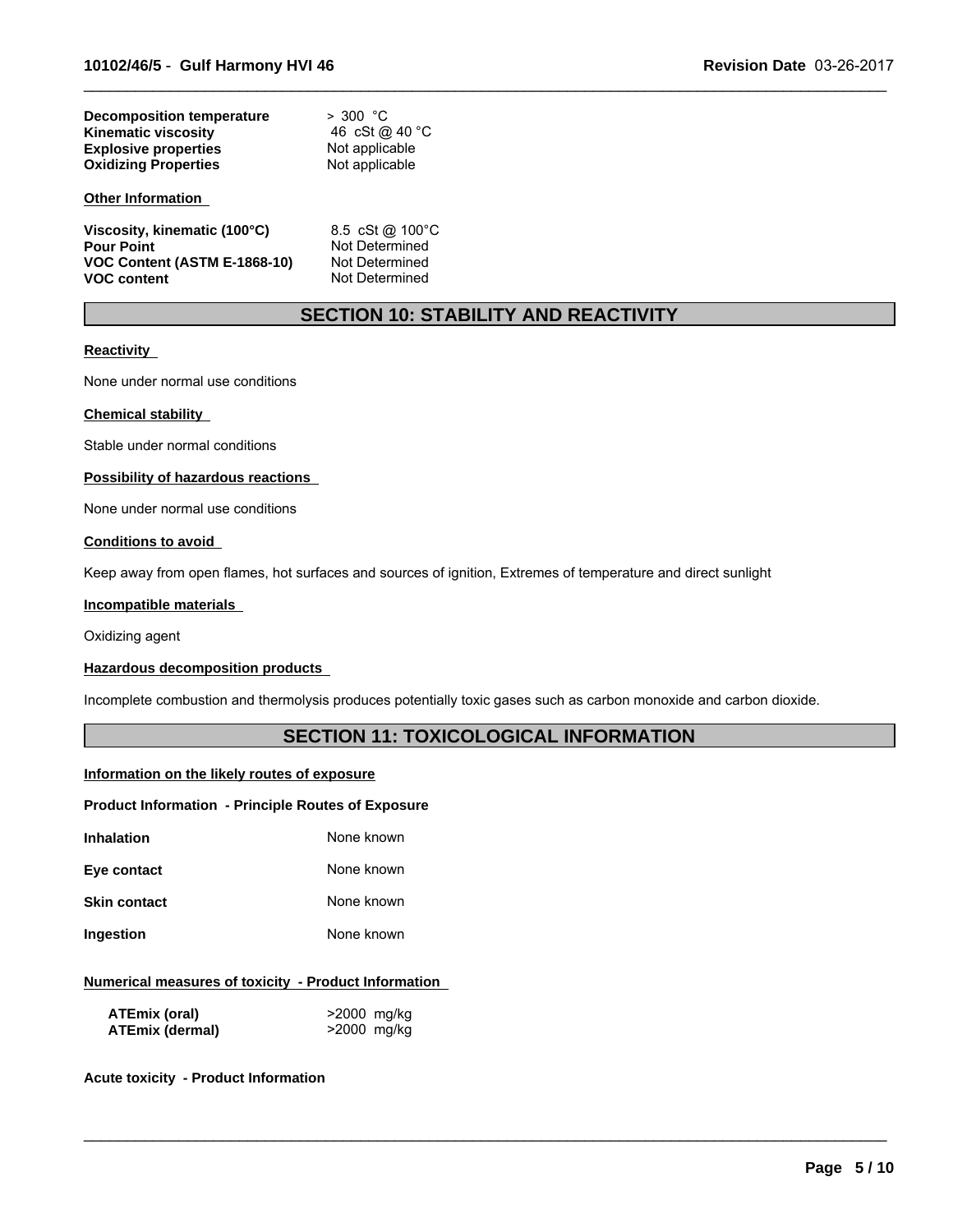Product does not present an acute toxicity hazard based on known or supplied information.

#### **Acute toxicity - Component Information**

| <b>Chemical name</b>                  | Oral LD50   | <b>Dermal LD50</b> | <b>Inhalation LC50</b> |
|---------------------------------------|-------------|--------------------|------------------------|
| Highly refined base oil (Viscosity    | >2000 mg/kg | >2000 mg/kg        |                        |
| $>$ 20.5 cSt @40°C)                   |             |                    |                        |
| Highly refined, low viscosity mineral | >2000 mg/kg | >2000 mg/kg        |                        |
| oils/hydrocarbons (Viscosity >7 -     |             |                    |                        |
| $<$ 20.5 cSt @40 $^{\circ}$ C)        |             |                    |                        |

 $\_$  ,  $\_$  ,  $\_$  ,  $\_$  ,  $\_$  ,  $\_$  ,  $\_$  ,  $\_$  ,  $\_$  ,  $\_$  ,  $\_$  ,  $\_$  ,  $\_$  ,  $\_$  ,  $\_$  ,  $\_$  ,  $\_$  ,  $\_$  ,  $\_$  ,  $\_$  ,  $\_$  ,  $\_$  ,  $\_$  ,  $\_$  ,  $\_$  ,  $\_$  ,  $\_$  ,  $\_$  ,  $\_$  ,  $\_$  ,  $\_$  ,  $\_$  ,  $\_$  ,  $\_$  ,  $\_$  ,  $\_$  ,  $\_$  ,

#### **Delayed and immediate effects as well as chronic effects from short and long-term exposure**

| <b>Skin corrosion/irritation</b>                                                      | Based on available data, the classification criteria are not met.                                                                      |
|---------------------------------------------------------------------------------------|----------------------------------------------------------------------------------------------------------------------------------------|
| Serious eye damage/eye irritation                                                     | Based on available data, the classification criteria are not met.                                                                      |
| <b>Sensitization</b><br><b>Respiratory Sensitization</b><br><b>Skin sensitization</b> | Based on available data, the classification criteria are not met.<br>Based on available data, the classification criteria are not met. |
| Germ cell mutagenicity                                                                | Based on available data, the classification criteria are not met.                                                                      |
| Carcinogenicity                                                                       | Based on available data, the classification criteria are not met.                                                                      |
| <b>Reproductive toxicity</b>                                                          | Based on available data, the classification criteria are not met.                                                                      |
| Specific target organ systemic<br>toxicity (single exposure)                          | Based on available data, the classification criteria are not met                                                                       |
| Specific target organ systemic<br>toxicity (repeated exposure)                        | Based on available data, the classification criteria are not met                                                                       |
| <b>Aspiration hazard</b>                                                              | Based on available data, the classification criteria are not met.                                                                      |
| <b>Exposure levels</b>                                                                | See section 8 for more information                                                                                                     |
| Interactive effects                                                                   | None known                                                                                                                             |

## **SECTION 12: ECOLOGICAL INFORMATION**

#### **Toxicity**

No special environmental measures are necessary

| <b>Chemical name</b>                                                                                        | Algae/aquatic plants | <b>Fish</b>      | <b>Toxicity to</b><br>microorganisms | <b>Crustacea</b> |
|-------------------------------------------------------------------------------------------------------------|----------------------|------------------|--------------------------------------|------------------|
| Highly refined base oil<br>l(Viscosity >20.5 cSt @40°C)l                                                    | >100: 72 h mg/L      | >100: 96 h mg/L  |                                      | >100: 48 h mg/L  |
| Highly refined, low viscosity<br>mineral oils/hydrocarbons<br>(Viscosity >7 - <20.5 cSt<br>$@40^{\circ}$ C) | >100: 72 h mg/L      | $>100:96$ h mg/L |                                      | >100: 48 h mg/L  |

 $\_$  ,  $\_$  ,  $\_$  ,  $\_$  ,  $\_$  ,  $\_$  ,  $\_$  ,  $\_$  ,  $\_$  ,  $\_$  ,  $\_$  ,  $\_$  ,  $\_$  ,  $\_$  ,  $\_$  ,  $\_$  ,  $\_$  ,  $\_$  ,  $\_$  ,  $\_$  ,  $\_$  ,  $\_$  ,  $\_$  ,  $\_$  ,  $\_$  ,  $\_$  ,  $\_$  ,  $\_$  ,  $\_$  ,  $\_$  ,  $\_$  ,  $\_$  ,  $\_$  ,  $\_$  ,  $\_$  ,  $\_$  ,  $\_$  ,

#### **Persistence and degradability**

The product is not readily biodegradable, but it can be degraded by micro-organisms, it is regarded as being inherently biodegradable.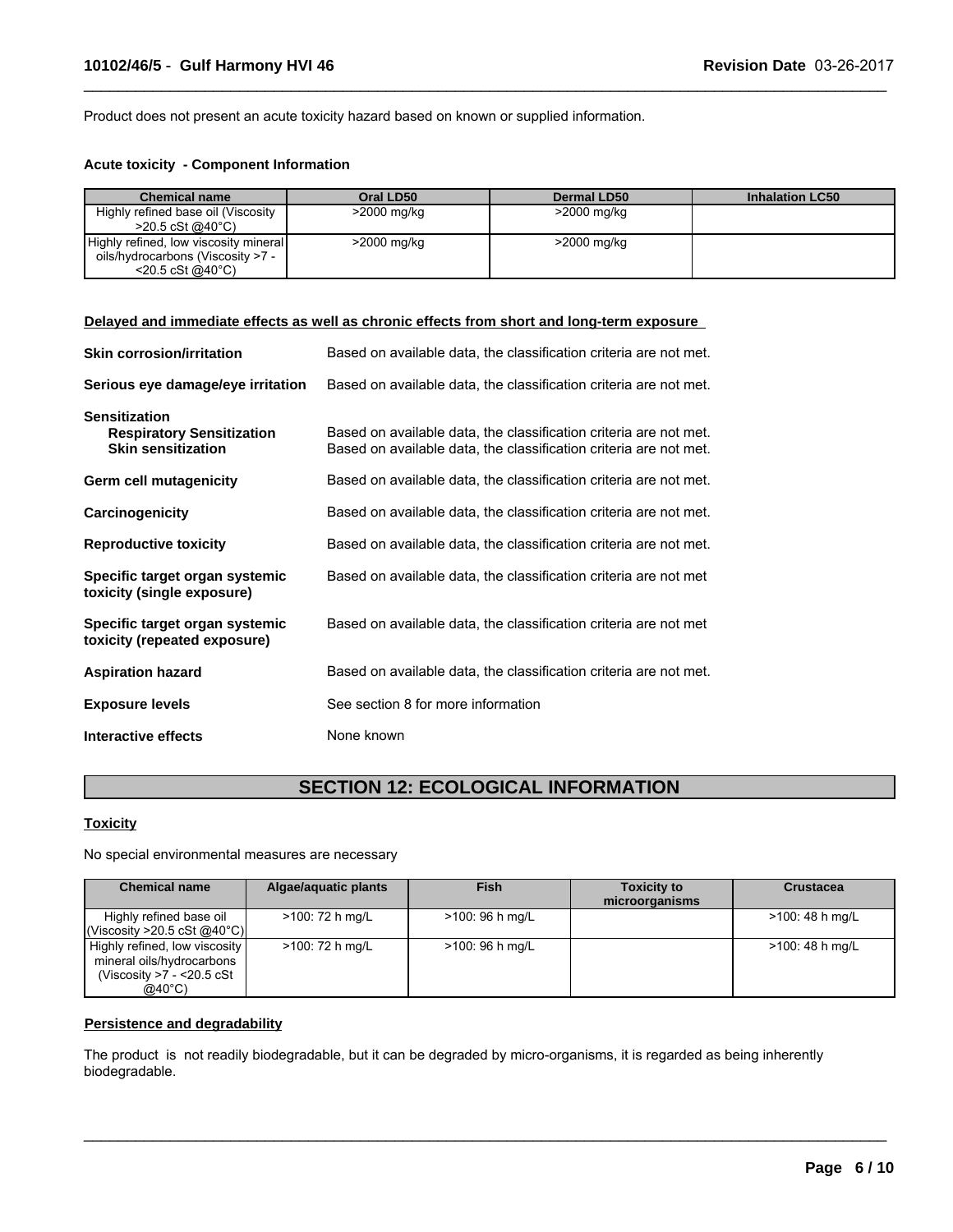#### **Bioaccumulative potential**

No information available

#### **Mobility**

The product is insoluble and floats on water

#### **Other adverse effects**

None known

## **SECTION 13: DISPOSAL CONSIDERATIONS**

 $\_$  ,  $\_$  ,  $\_$  ,  $\_$  ,  $\_$  ,  $\_$  ,  $\_$  ,  $\_$  ,  $\_$  ,  $\_$  ,  $\_$  ,  $\_$  ,  $\_$  ,  $\_$  ,  $\_$  ,  $\_$  ,  $\_$  ,  $\_$  ,  $\_$  ,  $\_$  ,  $\_$  ,  $\_$  ,  $\_$  ,  $\_$  ,  $\_$  ,  $\_$  ,  $\_$  ,  $\_$  ,  $\_$  ,  $\_$  ,  $\_$  ,  $\_$  ,  $\_$  ,  $\_$  ,  $\_$  ,  $\_$  ,  $\_$  ,

#### **Safe handling and disposal methods**

Dispose of in accordance with local regulations

#### **Disposal of any contaminated packaging**

Empty containers should be taken to an approved waste handling site for recycling or disposal. Observe all label precautions until container is cleaned, reconditioned or destroyed.

#### **Environmental regulations**

No information available

# **SECTION 14: TRANSPORT INFORMATION** ADG Not regulated **IMDG** Not regulated **IATA** Not regulated **SECTION 15: REGULATORY INFORMATION**

#### **Safety, health and environmental regulations/legislation specific for the substance or mixture**

#### **National regulations**

#### **Australia**

Model Work Health and Safety Regulations (2016). Preparation of Safety Data Sheets for Hazardous Chemicals Code of Practice (2011).

#### **Standard for Uniform Scheduling of Medicines and Poisons (SUSMP)**

No poisons schedule number allocated

#### **New Zealand**

Hazardous Substances Regulation 2001.

| New Zealand                        |  |
|------------------------------------|--|
| <b>HSNO Approval Number:</b>       |  |
| <b>HSNO Hazard Classification:</b> |  |

**Not Regulated Not Regulated Not Regulated** 

 $\_$  ,  $\_$  ,  $\_$  ,  $\_$  ,  $\_$  ,  $\_$  ,  $\_$  ,  $\_$  ,  $\_$  ,  $\_$  ,  $\_$  ,  $\_$  ,  $\_$  ,  $\_$  ,  $\_$  ,  $\_$  ,  $\_$  ,  $\_$  ,  $\_$  ,  $\_$  ,  $\_$  ,  $\_$  ,  $\_$  ,  $\_$  ,  $\_$  ,  $\_$  ,  $\_$  ,  $\_$  ,  $\_$  ,  $\_$  ,  $\_$  ,  $\_$  ,  $\_$  ,  $\_$  ,  $\_$  ,  $\_$  ,  $\_$  ,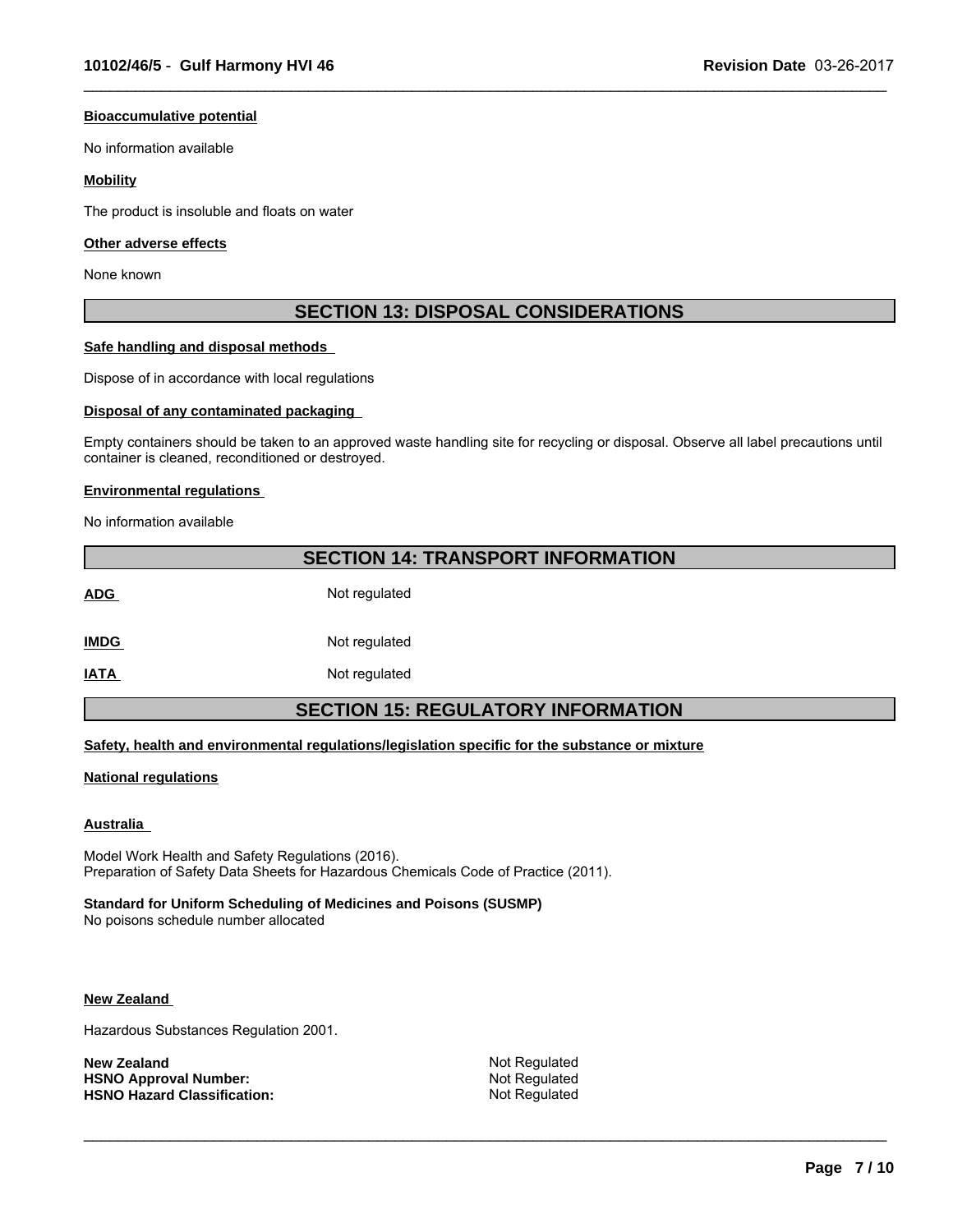$\_$  ,  $\_$  ,  $\_$  ,  $\_$  ,  $\_$  ,  $\_$  ,  $\_$  ,  $\_$  ,  $\_$  ,  $\_$  ,  $\_$  ,  $\_$  ,  $\_$  ,  $\_$  ,  $\_$  ,  $\_$  ,  $\_$  ,  $\_$  ,  $\_$  ,  $\_$  ,  $\_$  ,  $\_$  ,  $\_$  ,  $\_$  ,  $\_$  ,  $\_$  ,  $\_$  ,  $\_$  ,  $\_$  ,  $\_$  ,  $\_$  ,  $\_$  ,  $\_$  ,  $\_$  ,  $\_$  ,  $\_$  ,  $\_$  ,

#### **International Regulations**

**Ozone-depleting substances (ODS)** Not applicable

**Persistent Organic Pollutants** Not applicable

**Chemicals Subject to Prior Informed Consent (PIC)** Not applicable

#### **International Inventories**

 **TSCA** - United States Toxic Substances Control Act Section 8(b) Inventory All ingredients are on the inventory or exempt from listing

 **DSL/NDSL** - Canadian Domestic Substances List/Non-Domestic Substances List All ingredients are on the inventory or exempt from listing

 **AICS** - Australian Inventory of Chemical Substances All ingredients are on the inventory or exempt from listing

 **PICCS** - Philippines Inventory of Chemicals and Chemical Substances All ingredients are on the inventory or exempt from listing

 **KECL** - Korean Existing and Evaluated Chemical Substances All ingredients are on the inventory or exempt from listing

 **IECSC** - China Inventory of Existing Chemical Substances All ingredients are on the inventory or exempt from listing

 **ENCS** - Japan Existing and New Chemical Substances All ingredients are on the inventory or exempt from listing

 **TCSI** - Taiwan National Existing Chemical Inventory Contact supplier for inventory compliance status

 **NZIoC** - New Zealand Inventory of Chemicals All ingredients are on the inventory or exempt from listing

#### **Other Information**

**The highly refined base oil (Viscosity >20.5 cSt @40°C) contains one or more substance with the following CAS/EC numbers:**

| <b>Chemical name</b>                                      | <b>CAS No</b> | <b>EC-No</b> |
|-----------------------------------------------------------|---------------|--------------|
| Distillates (petroleum), solvent-refined heavy paraffinic | 64741-88-4    | 265-090-8    |
| Distillates (petroleum), solvent-refined light paraffinic | 64741-89-5    | 265-091-3    |
| Residual oils (petroleum), solvent deasphalted            | 64741-95-3    | 265-096-0    |
| Distillates (petroleum), solvent-refined heavy naphthenic | 64741-96-4    | 265-097-6    |
| Distillates (petroleum), solvent-refined light naphthenic | 64741-97-5    | 265-098-1    |
| Residual oils (petroleum), solvent-refined                | 64742-01-4    | 265-101-6    |
| Distillates (petroleum), hydrotreated heavy naphthenic    | 64742-52-5    | 265-155-0    |
| Distillates (petroleum), hydrotreated light naphthenic    | 64742-53-6    | 265-156-6    |
| Distillates (petroleum), hydrotreated heavy paraffinic    | 64742-54-7    | 265-157-1    |

 $\_$  ,  $\_$  ,  $\_$  ,  $\_$  ,  $\_$  ,  $\_$  ,  $\_$  ,  $\_$  ,  $\_$  ,  $\_$  ,  $\_$  ,  $\_$  ,  $\_$  ,  $\_$  ,  $\_$  ,  $\_$  ,  $\_$  ,  $\_$  ,  $\_$  ,  $\_$  ,  $\_$  ,  $\_$  ,  $\_$  ,  $\_$  ,  $\_$  ,  $\_$  ,  $\_$  ,  $\_$  ,  $\_$  ,  $\_$  ,  $\_$  ,  $\_$  ,  $\_$  ,  $\_$  ,  $\_$  ,  $\_$  ,  $\_$  ,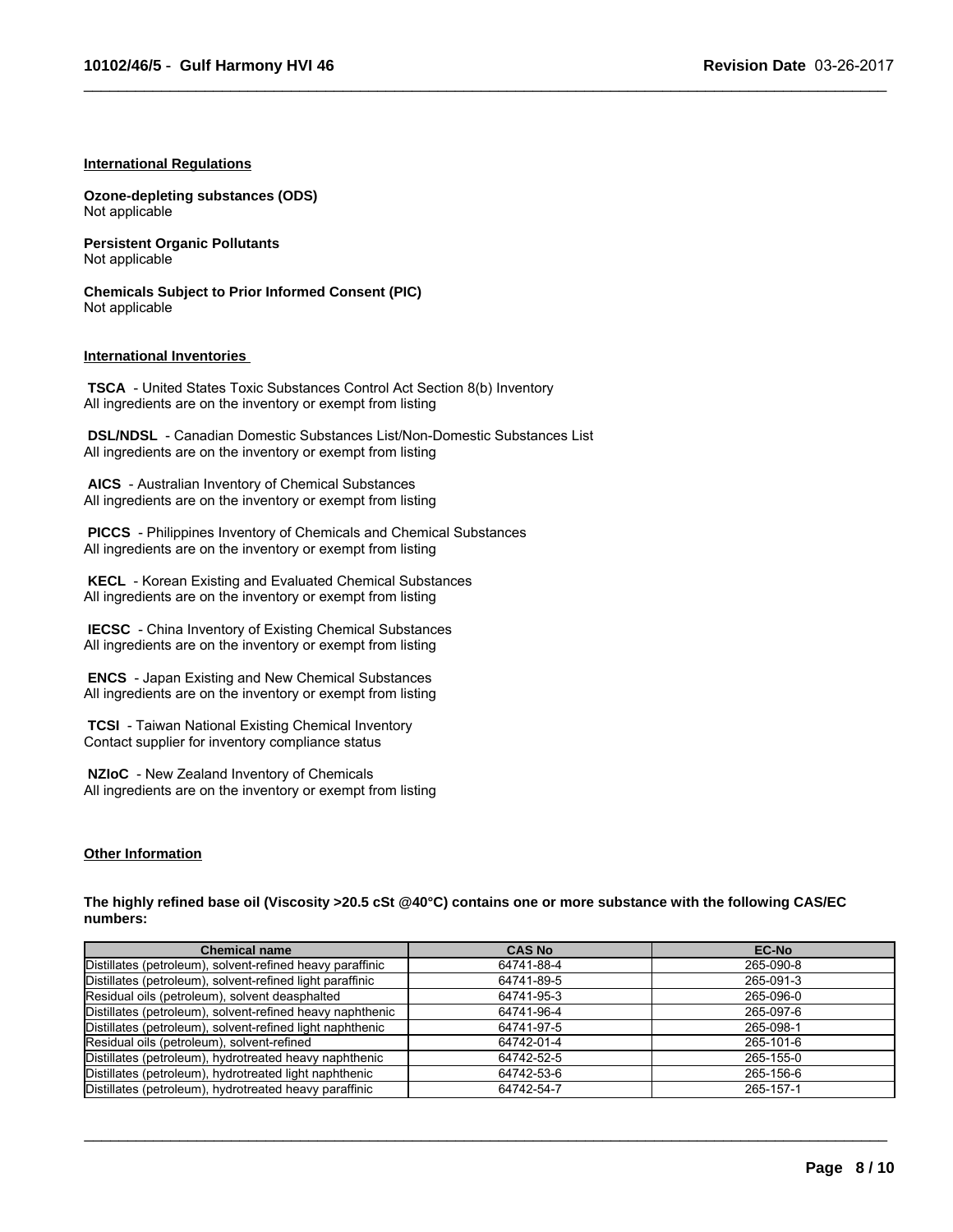| 64742-55-8 | 265-158-7 |
|------------|-----------|
| 64742-56-9 | 265-159-2 |
| 64742-57-0 | 265-160-8 |
| 64742-58-1 | 265-161-3 |
| 64742-62-7 | 265-166-0 |
| 64742-65-0 | 265-169-7 |
| 64742-70-7 | 265-174-4 |
| 64742-71-8 | 265-176-5 |
| 72623-83-7 | 276-735-8 |
|            |           |
| 72623-85-9 | 276-736-3 |
| 72623-86-0 | 276-737-9 |
| 72623-87-1 | 276-738-4 |
| 74869-22-0 | 278-012-2 |
| 8042-47-5  | 232-455-8 |
|            |           |

 $\_$  ,  $\_$  ,  $\_$  ,  $\_$  ,  $\_$  ,  $\_$  ,  $\_$  ,  $\_$  ,  $\_$  ,  $\_$  ,  $\_$  ,  $\_$  ,  $\_$  ,  $\_$  ,  $\_$  ,  $\_$  ,  $\_$  ,  $\_$  ,  $\_$  ,  $\_$  ,  $\_$  ,  $\_$  ,  $\_$  ,  $\_$  ,  $\_$  ,  $\_$  ,  $\_$  ,  $\_$  ,  $\_$  ,  $\_$  ,  $\_$  ,  $\_$  ,  $\_$  ,  $\_$  ,  $\_$  ,  $\_$  ,  $\_$  ,

**The highly refined, low viscosity mineral oils/hydrocarbons (Viscosity >7 - <20.5 cSt @40°C) contains one or more substance with the following CAS/EC numbers:**

| <b>Chemical name</b>                                                                                   | <b>CAS No</b> | <b>EC-No</b> |
|--------------------------------------------------------------------------------------------------------|---------------|--------------|
| Distillates (petroleum), hydrotreated heavy paraffinic                                                 | 63742-54-7    | 265-157-1    |
| Distillates (petroleum), solvent-refined heavy paraffinic                                              | 64741-88-4    | 265-090-8    |
| Distillates (petroleum), solvent-refined light paraffinic                                              | 64741-89-5    | 265-091-3    |
| Residual oils (petroleum), solvent deasphalted                                                         | 64741-95-3    | 265-096-0    |
| Distillates (petroleum), solvent-refined heavy naphthenic                                              | 64741-96-4    | 265-097-6    |
| Distillates (petroleum), solvent-refined light naphthenic                                              | 64741-97-5    | 265-098-1    |
| Residual oils (petroleum), solvent-refined                                                             | 64742-01-4    | 265-101-6    |
| Distillates (petroleum), hydrotreated heavy naphthenic                                                 | 64742-52-5    | 265-155-0    |
| Distillates (petroleum), hydrotreated light naphthenic                                                 | 64742-53-6    | 265-156-6    |
| Distillates (petroleum), hydrotreated heavy paraffinic                                                 | 64742-54-7    | 265-157-1    |
| Distillates (petroleum), hydrotreated light paraffinic                                                 | 64742-55-8    | 265-158-7    |
| Distillates (petroleum), solvent-dewaxed light paraffinic                                              | 64742-56-9    | 265-159-2    |
| Residual oils (petroleum), hydrotreated                                                                | 64742-57-0    | 265-160-8    |
| Lubricating oils (petroleum), hydrotreated spent                                                       | 64742-58-1    | 265-161-3    |
| Residual oils (petroleum), solvent-dewaxed                                                             | 64742-62-7    | 265-166-0    |
| Distillates (petroleum), solvent-dewaxed heavy paraffinic                                              | 64742-65-0    | 265-169-7    |
| Paraffin oils (petroleum), catalytic dewaxed light                                                     | 64742-71-8    | 265-176-5    |
| Dec-1-ene, homopolymer, hydrogenated                                                                   | 68037-01-4    | 500-183-1    |
| Lubricating oils (petroleum), C>25, hydrotreated bright                                                | 72623-83-7    | 276-735-8    |
| stock-based<br>Lubricating oils (petroleum), C20-50, hydrotreated neutral<br>oil-based, high-viscosity | 72623-85-9    | 276-736-3    |
| Lubricating oils (petroleum), C15-30, hydrotreated neutral<br>loil-based                               | 72623-86-0    | 276-737-9    |
| Lubricating oils (petroleum), C20-50, hydrotreated neutral<br>loil-based                               | 72623-87-1    | 276-738-4    |
| Lubricating oils                                                                                       | 74869-22-0    | 278-012-2    |

## **SECTION 16: OTHER INFORMATION**

 $\mathcal{L}_\mathcal{L} = \{ \mathcal{L}_\mathcal{L} = \{ \mathcal{L}_\mathcal{L} = \{ \mathcal{L}_\mathcal{L} = \{ \mathcal{L}_\mathcal{L} = \{ \mathcal{L}_\mathcal{L} = \{ \mathcal{L}_\mathcal{L} = \{ \mathcal{L}_\mathcal{L} = \{ \mathcal{L}_\mathcal{L} = \{ \mathcal{L}_\mathcal{L} = \{ \mathcal{L}_\mathcal{L} = \{ \mathcal{L}_\mathcal{L} = \{ \mathcal{L}_\mathcal{L} = \{ \mathcal{L}_\mathcal{L} = \{ \mathcal{L}_\mathcal{$ 

**Issuing Date** 03-26-2017

| <b>Revision Date</b> | 03-26-2017      |
|----------------------|-----------------|
| <b>Revision Note</b> | Initial Release |

**Key or legend to abbreviations and acronyms used in the safety data sheet**